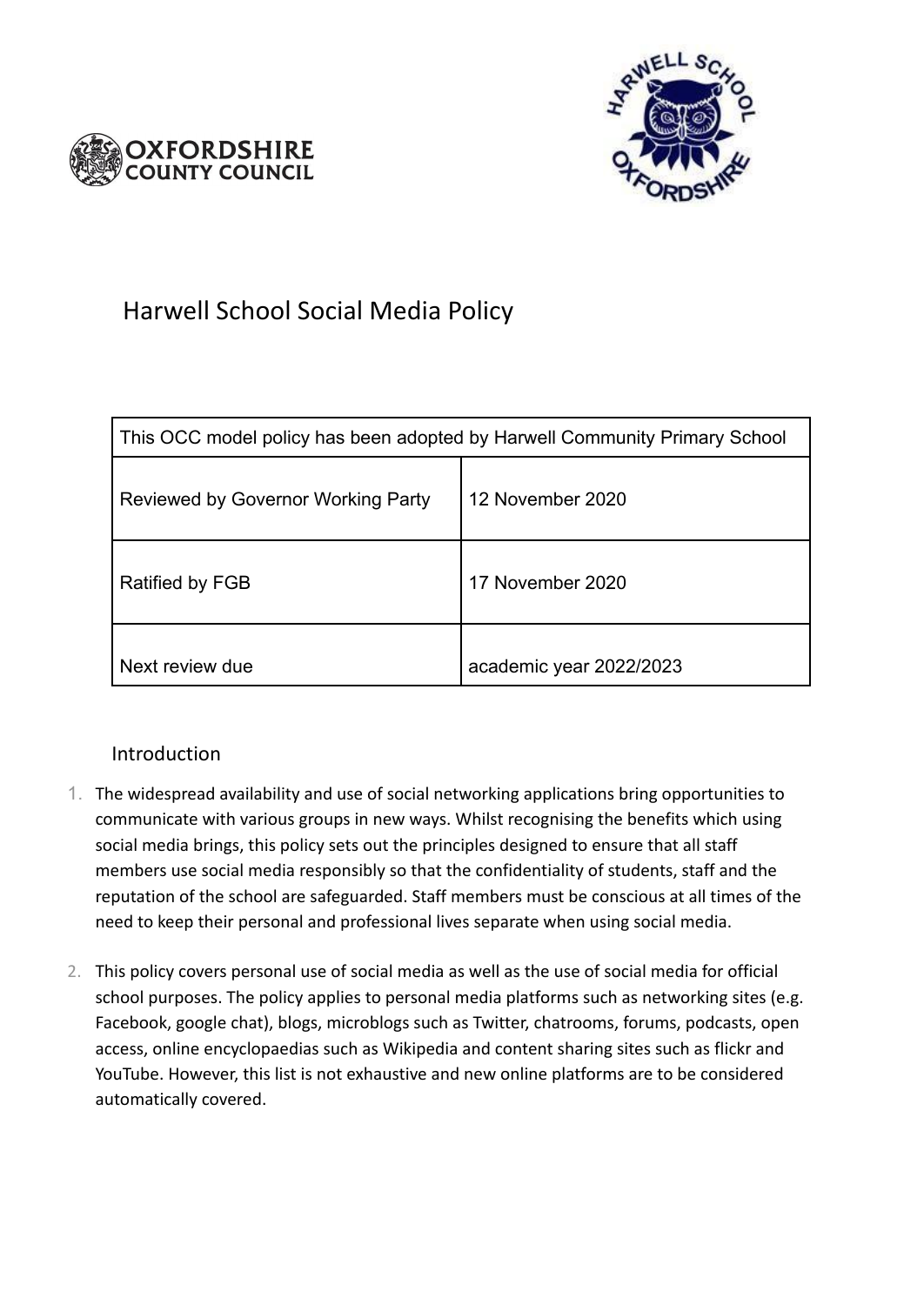- 3. This policy also applies to online message boards/forums and comments under news items and other articles.
- 4. The Internet is fast moving technology and it is impossible to cover all circumstances or emerging media therefore the principles set out in this policy must be followed closely, irrespective of the medium or platform.

# Purpose of policy and guidance

- 5. To minimise the reputational, legal and governance risks to the school and its employees, arising from the use of social media by staff in both personal and professional capacities.
- 6. To enable the safe use of social media for the purposes of communication and engagement.
- 7. To ensure a consistent approach is applied across the school.
- 8. To identify the responsibilities of the school and employees in line with the following policies:
	- Child Protection and Safeguarding
	- Communication policy
	- Data Protection
	- Dignity at Work
	- Professional Standards

#### Legal implications

- 9. Staff should be aware that there are a number of legal implications associated with the inappropriate use of social media. Liability can arise under the laws of:
	- Defamation
	- Copyright
	- Discrimination
	- Contract
	- Human Rights
	- Protection from harassment
	- Criminal Justice
	- Data Protection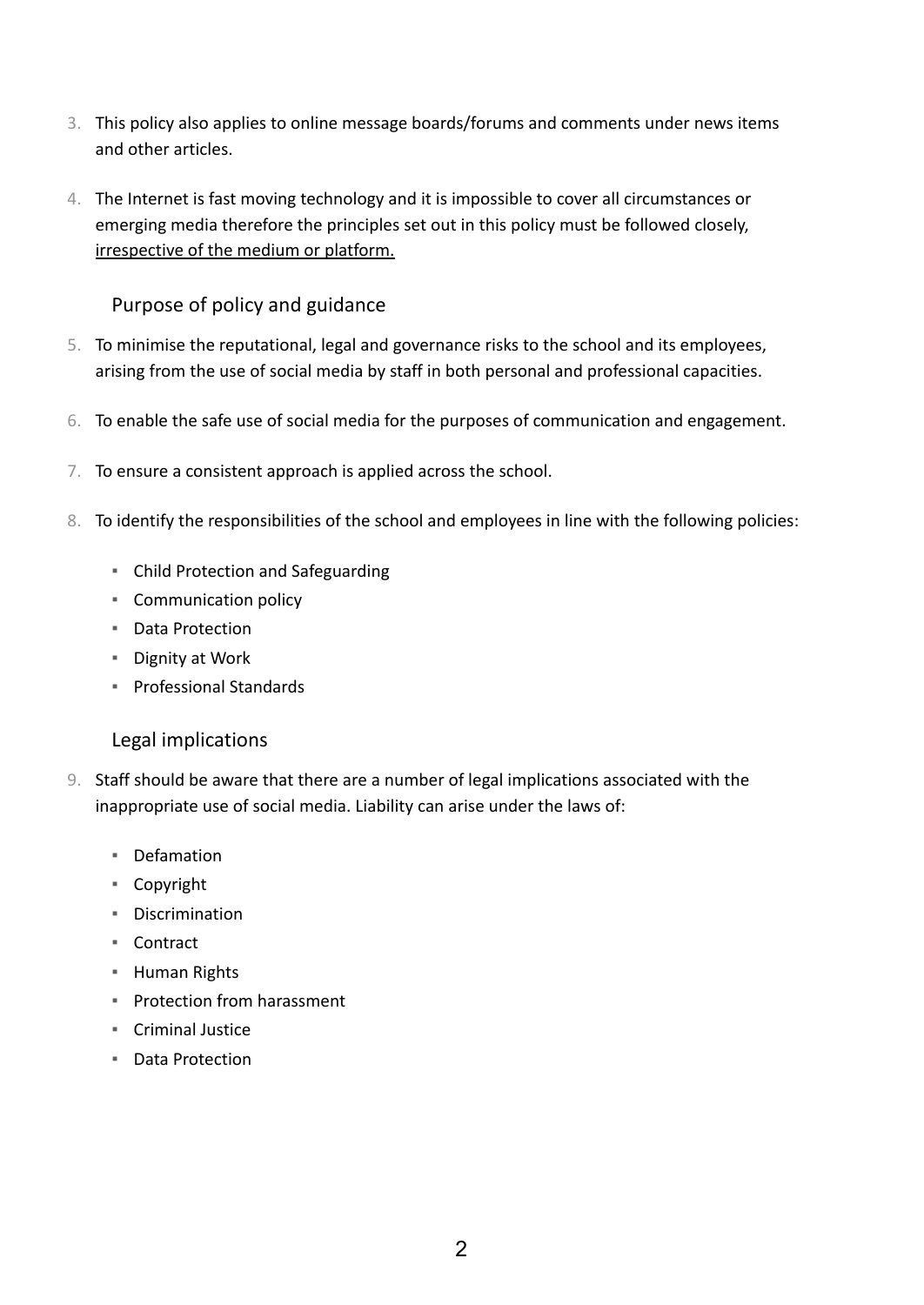10. For purposes of this policy the term 'public' is used to refer to those outside of the immediate school community (Employees, contractors and pupils) and includes (but not exclusively) parents/carers and ex-pupils.

## Policy

- 11. It is recognised that social networking has the potential to play an important part in many aspects of school life, including teaching and learning, external communications and continuing professional development. This policy therefore encourages the responsible and professional use of the Internet and social media to support educational delivery and professional development.
- 12. The Internet provides an increasing range of social media tools that allow users to interact with each other. Whilst recognising the important benefits of these media for new opportunities for communication, this policy sets out the principles that school staff, governors and contractors are required to follow when using social media.
- 13. It is essential that pupils/students, parents and the public at large have confidence in the school's decisions and services. The principles set out in this policy are designed to ensure that staff members use social media responsibly so that confidentiality of students and staff members and the reputation of the school are safeguarded. In this context, staff members must be conscious at all times of the need to keep their personal and professional lives separate.
- 14.The policy also identifies the need for schools to offer a protection for employees who may be harassed or victimised by other members of the school community due to their professional relationship with the school.
- 15. It provides information and guidance for both professional and personal use and outlines the risks to users and schools, as well as the potential consequences of misuse of the Internet and social media.
- 16. Where staff have concerns about e-safety, these should be raised with the Headteacher or Line managers as soon possible. Advice can also be sought from professional associations and trade unions.
- 17. This policy equally applies to all employees including teacher trainees, apprentices and any other individuals who work for or provide services on behalf of the school, including Governors.
- 18. Harwell school has a Designated Safeguarding Lead and a Data Protection Officer.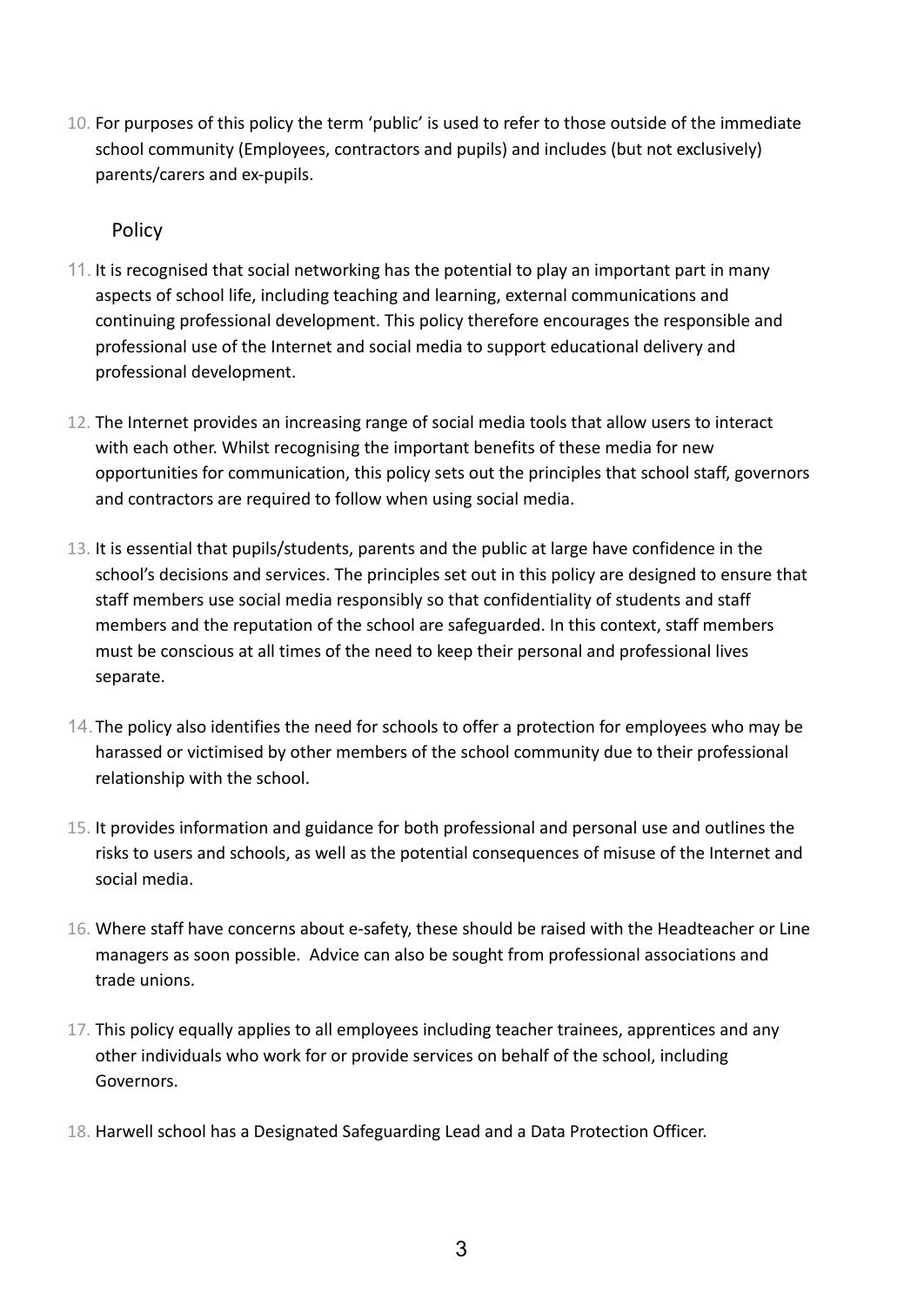#### Users' responsibilities

- 19. Any misuse of social media must be reported promptly to the head teacher, whether carried out by pupils, parents/guardians or staff members.
- 20. All users must be aware that as soon as a post is made online, it is no longer within the private sphere or in the control of the original poster.
- 21. If an employee is found to have breached this policy, they may be subject to the School's disciplinary procedure. If a criminal offence is considered to have been committed, further action may be taken to assist with the prosecution of the offenders.

# Principles

- 22. In all communications from members of staff/employees of the school, staff should:
	- a) be conscious at all times of the need to keep personal and professional lives separate. Staff should not put themselves in a position where there is a conflict between their work and personal interests;
	- b) not engage in activities involving social media which may bring school into disrepute;
	- c) not represent their personal views as those of the school on any social medium;
	- d) not discuss personal information about students, staff and any other professionals that they interact with as part of their job, on social media;
	- e) follow safeguarding principles;
	- f) be open, honest, ethical and professional;
	- g) use jargon-free, plain English in professional communication;
	- h) be actioned within an agreed time frame [in line with the school's communication policy];
	- i) use the method of communication that is most effective and appropriate to the context, message and audience;
	- j) be cost effective.

#### Monitoring

23. All school ICT systems may be monitored in accordance with the Acceptable Use Policy, so personal privacy cannot be assumed when using school hardware.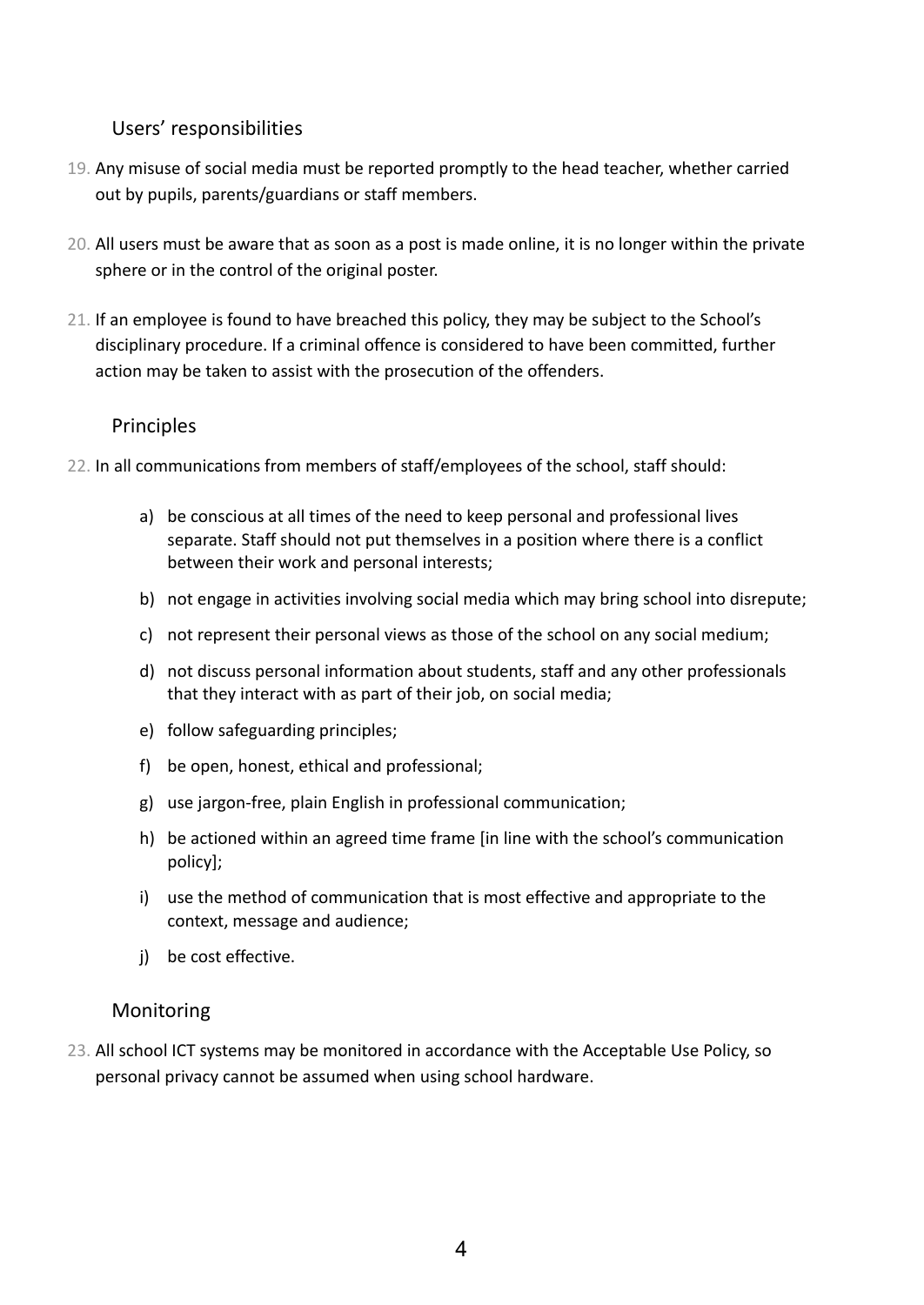- 24. Schools can monitor the usage of its own Internet and email services without prior notification or authorisation from users (staff, contractors and pupils) when justifiable concerns have been raised re: electronic communication. This will be in line with school investigation procedures.
- 25.The school respects the privacy of its employees. However, postings made on a personal account may attain a wide readership and will therefore be considered public rather than private. Publically accessible postings may be investigated if there is a suspected breach of this or related policies.
- 26. When a public post is reported concerning non-employee members of the school community, this will be investigated and responded to by the school. Further action may be taken to assist with the prosecution of the offenders.

## Personal use of Social Media

- 27. Staff members are strongly encouraged not to identify themselves as staff members of the school in their personal social media platforms. This is to prevent information on these sites from being linked with the School and to safeguard the privacy of staff members. This does not include professional networking sites.
- 28. Staff should not have contact through any social medium with any student from Harwell School or any other school. Staff are advised not to communicate on social media platforms with ex-students except via professional networking sites for professional reasons.
- 29. Staff should decline 'friend requests' from students they receive in their personal social media accounts.
- 30. Information staff members have access to as part of their employment, including personal information about students and their family members, colleagues and other parties must not be discussed on their personal social media platforms.
- 31. Photographs, videos or any images of pupils or students should not be published on personal social media platforms without prior permission of parents/carers and the school. Permission should be gained through existing school procedures.
- 32. School email addresses and other official contact details must not be used for setting up personal social media accounts or to communicate through such media unless pre-approved by school leadership.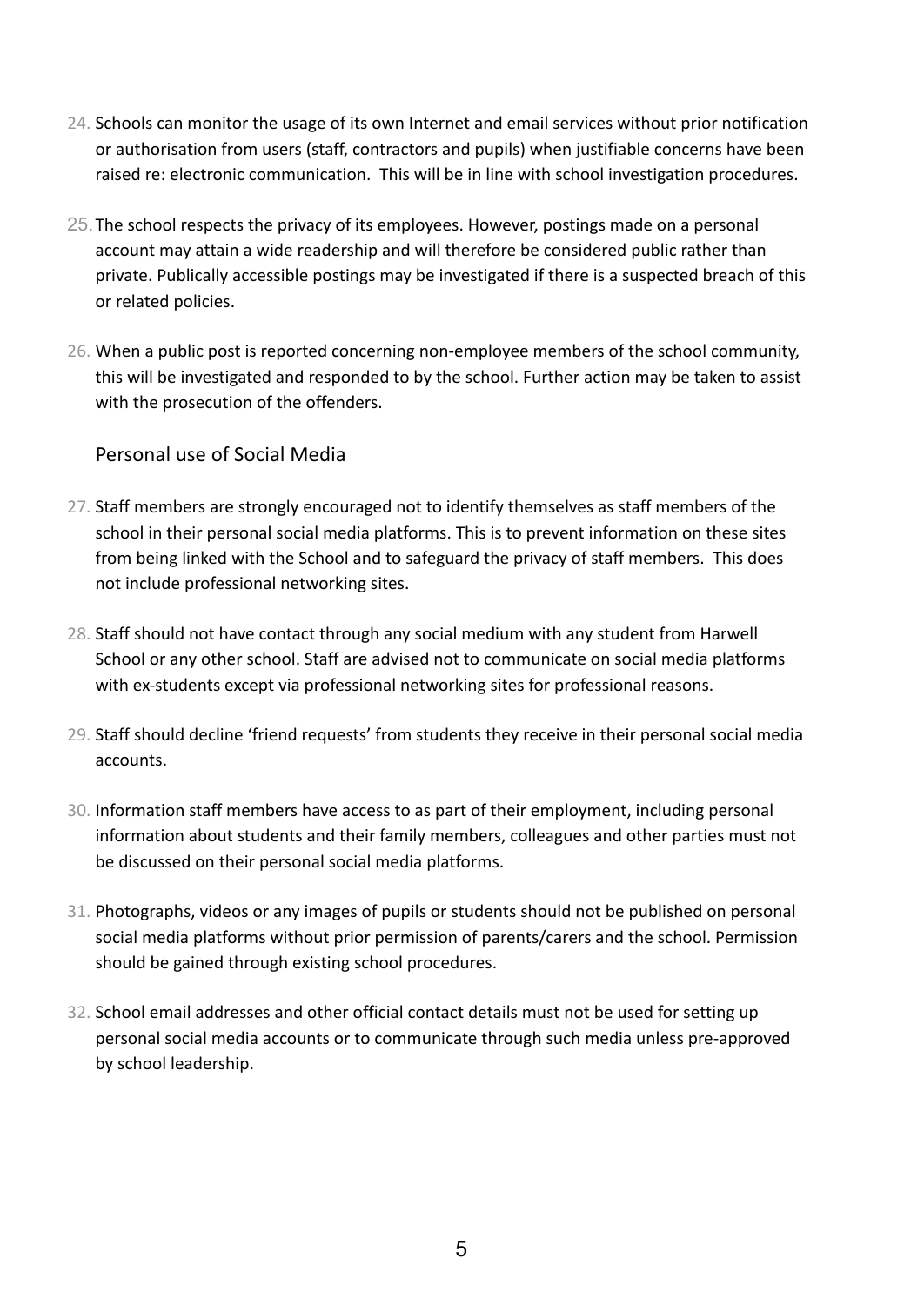- 33. Caution is advised when inviting work colleagues to be 'friends' in personal social networking sites. Social networking sites blur the line between work and personal lives and it may be difficult to maintain professional relationships.
- 34.Staff are strongly advised to ensure that they set up and regularly review the privacy levels of their personal sites as strictly as they can and to opt out of public listings on social networking sites to protect their own privacy. Staff members should keep their passwords confidential, change them often and be careful what is posted online; it is not safe to reveal home addresses, telephone numbers and other personal information.
- 35. Staff should also select carefully their social media profile picture as it is an extension to their professional image online.
- 36. Social media should not be used for work related communication. Communication should be through school email or contact details held by the school. Requests via Harwell Community Facebook, should be approved by SLT so as to ensure the school's reputation remains positive.
- 37. Any misuse or abuse of social media must be reported to the Head Teacher as soon as noticed, especially when concerning a pupil, parent/guardian or employee.

**Where a member of staff is a parent/guardian as well as an employee of the school**

- 38. In cases where staff are also parents connected to the school, they are advised to use professional judgment (in reference to child protection and safeguarding policies) when communicating with children or young people also connected to the school community.
- 39. Staff should only accept friend requests/communicate (when there is a genuine need) with others linked to the school community.
- 40. This relationship should stand up to scrutiny from a professional perspective and should be appropriate. If a concern of safeguarding arises, this should be reported to the designated safeguarding lead in accordance with school policy.

#### Risks

- 41.The school recognises the risks associated with use of the Internet and social media and regulates their use to ensure this does not damage the school, its staff and the people it serves. Principal amongst these risks are:
	- access to inappropriate material;
	- civil or criminal action relating to breaches of legislation;
	- cyber bullying by pupils/students;
	- damage to the reputation of the school;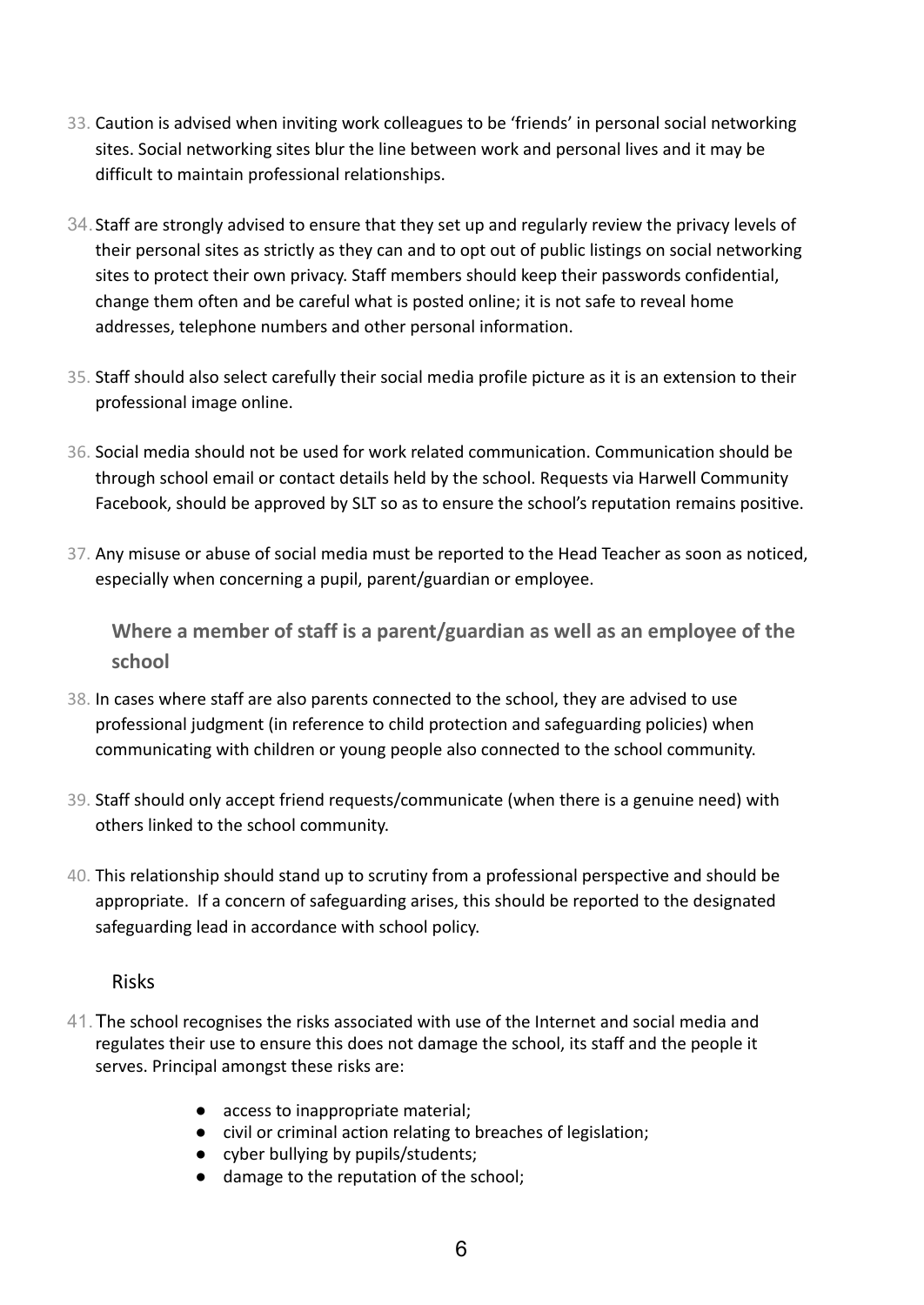- disclosure of confidential information;
- inappropriate behaviour, criticism and complaints from external sources;
- loss or theft of personal data:
- offending behaviour toward staff members by other staff or pupils/students;
- other misuse by staff including inappropriate personal use;
- social engineering attacks i.e. the act of manipulating people into disclosing confidential material or carrying out certain actions;
- staff members openly identifying themselves as school personnel and making disparaging remarks about the school and/or its policies, about other staff members, pupils or other people associated with the school.
- damage to professional reputations with current and future employers.
- virus or other malware (malicious software) infection from infected sites.

## External communication with pupils/students

- 42. Communication with pupils/students will take place face-to-face or via a staff member's school email address only e.g. when teaching about e safety on Google Chromebooks
- 43. A staff member will not communicate with a pupil/student via their personal mobile phone or using personal email addresses. All communication with pupils will be via school email and never for social purposes.

## External communication with parents/carers

- 44.The School has many lines of communication to maintain positive working relationships with parents/carers. These may include: letters, telephone calls, emails, face-to-face meetings, Google Meets, the website, Facebook, newsletters, progress reports and parents' evenings. Effective communications not only deliver the specific information required, but also enable schools to demonstrate values and ethos. Communication with parents/carers should always reinforce parental support and engagement.
- 45. Communications will seek to establish open and positive relationships with parents, whilst always ensuring that these relationships are professional. To this end parents should always be addressed in an appropriate manner using formal mediums of communication i.e. telephone, email, letter.
- 46. Staff will not communicate with parents/carers or students via any form of networking site, personal mobile or email.
- 47. The school may use Facebook but this is carefully regulated and not "owned" by individual members of staff. (See 36)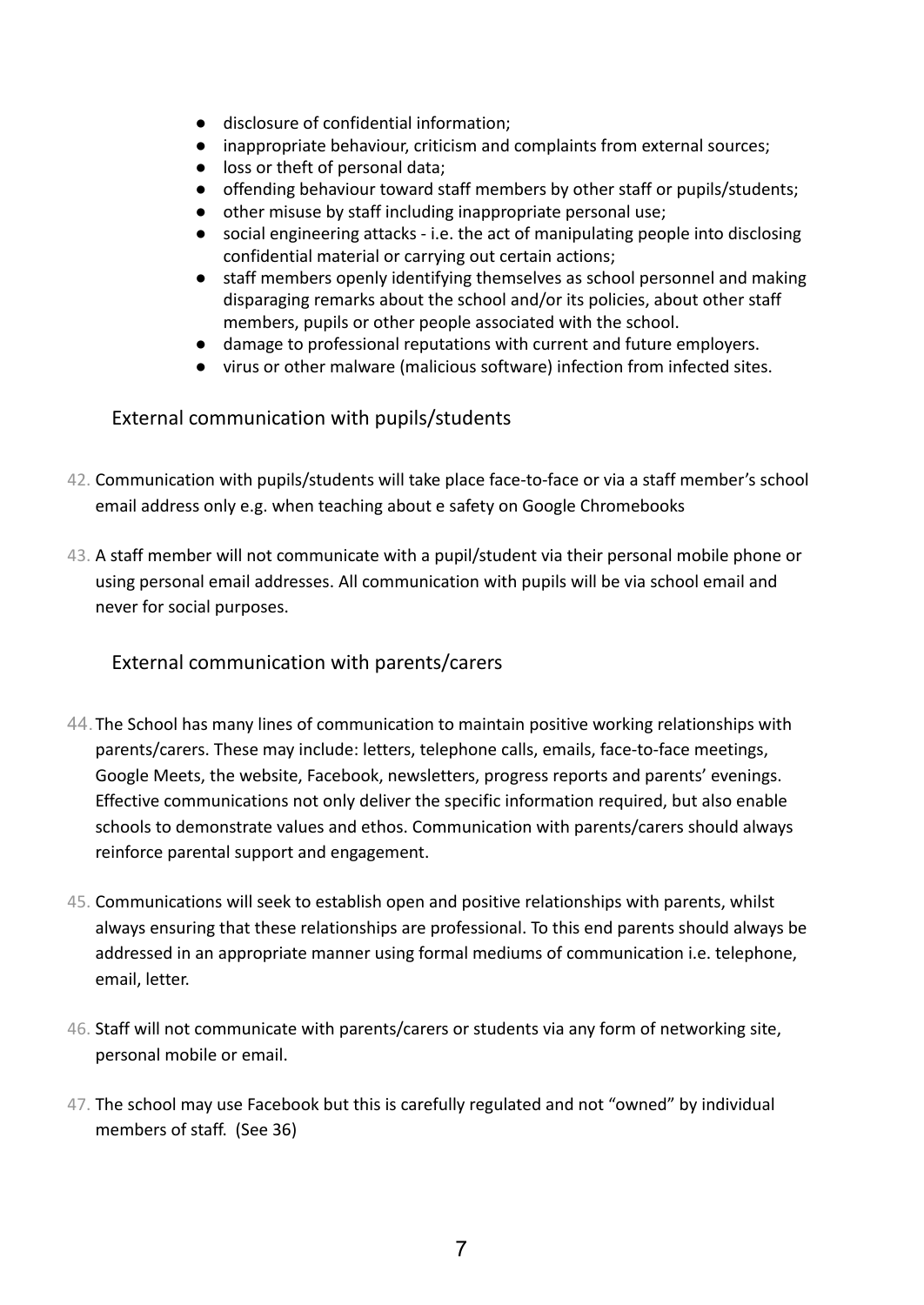Using social media on behalf of the school.

- 48. Authorised staff should only use official social media school sites for communicating with parents to enable parents to communicate with one another or for professional school marketing and recruitment.
- 49. Staff should not use personal social media accounts for official school business. Staff must at all times act in the best interests of children and young people when creating, participating in or contributing content to social media sites.
- 50. On school trips staff should use a school mobile phone (if available), staff should never give out their personal number to parents, carers or pupils.
- 51. School based Staff will be made aware of the implications of using personal devices for accessing school information and will be advised that accessing school communications on personal devices is not an expectation or a condition of employment at the school. Personal devices must never be used to take images.
- 52. Schools to provide access to suitable hardware and software where required.

## School website

53. The School Business Manager as a specific, named administrator is responsible for maintaining the content of the school website in line with the school's Communication Policy. There will be regular communication between the administrator and members of the school leadership to identify what content is appropriate for posting on the school website.

#### Use of Images

- 54. Permissions must be sought for images of children/young people to be used in school produced materials, clear reference to online usage is made when permissions are requested.
- 55. Staff must give permission for their images to be used in relation to school produced materials accessible by members of the public (online or in print), whether controlled by the school or not.
- 56. Photographs must be checked carefully to ensure that children who are on the restricted list are never shown on the websites.

# Cyber bullying and Harassment

57. Cyber bullying is making use of information and communications technology, particularly mobile phones and the Internet, to deliberately undermine, humiliate or otherwise cause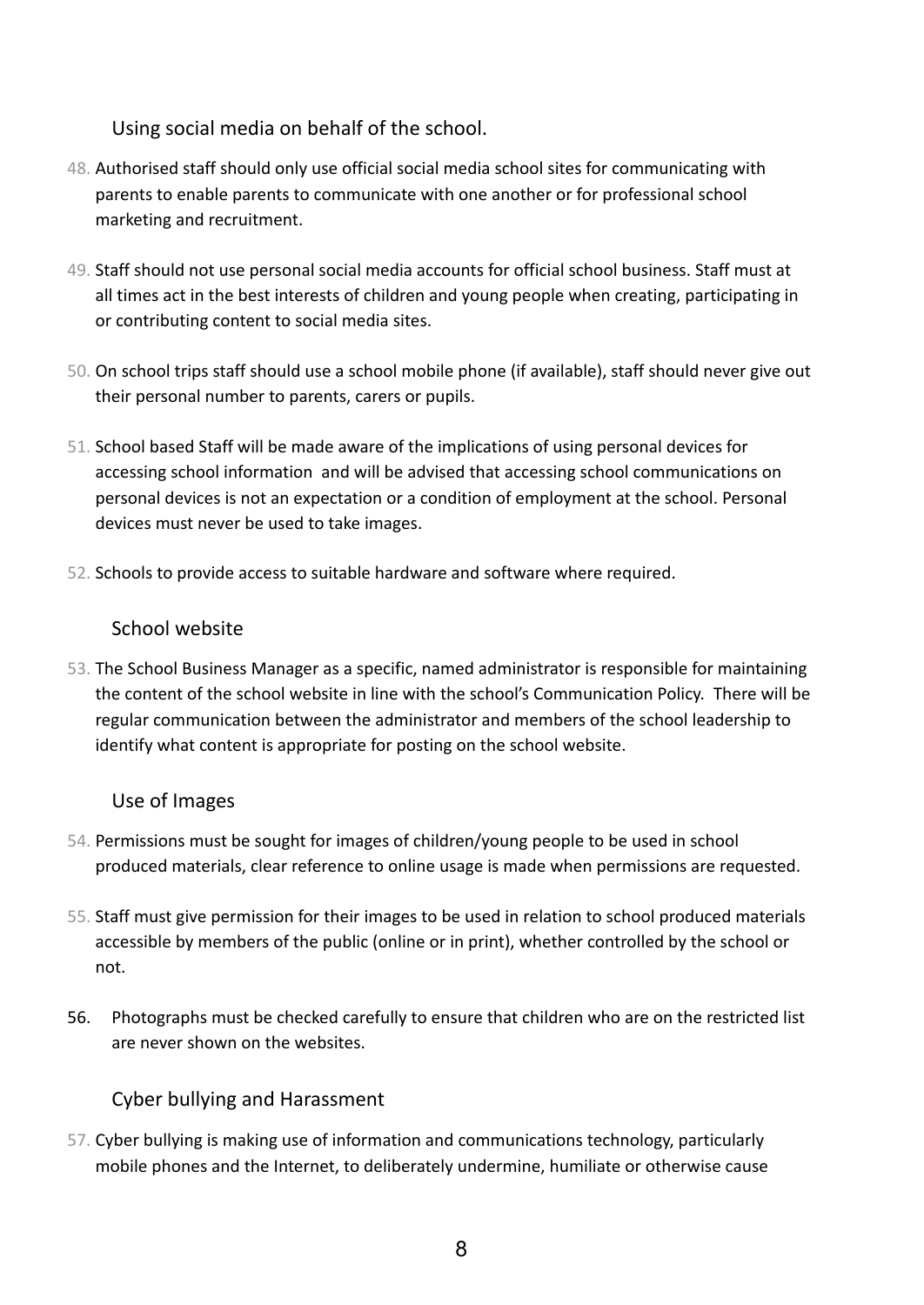distress to the person on the receiving end. Staff must not use social media and the Internet to attack, insult, abuse or defame students, their family members, colleagues, other professionals, other organisations (including Harwell school).

- 58. Cyber Bullying and Cyber Harassment, like other forms of bullying and harassment, imply a relationship where an individual has some influence or advantage that is used improperly over another person or persons, where the victim is subjected to a disadvantage or detriment, and where the behaviour is unwarranted and unwelcome to the victim. However, in this case the technological environment has meant that the acts of bullying and harassment now include the use of information and communications technology including email and social networking.
- 59. It should be noted that a person does not need to directly experience this form of victimisation in order for it to be classed as cyber bullying/harassment. The fact that a person is unaware that offensive or derogatory comments about them have been placed on websites still fits the criteria of cyber bullying/harassment.
- 60. Staff should not personally engage with cyberbullying incidents and should immediately report incidents to the Head Teacher.
- 61. If a member of Staff is the victim (receives any threats, abuse or harassment from members of the public through their use of social media), they should keep any records of the abuse and if appropriate, screen prints of messages or webpages with time, date and address of the site. Staff must report such incidents using the school's procedures. Support is also available through confidential counselling support.
- 62. The school will consider it a potential disciplinary matter if users utilise any information and communications technology, including email and social networking sites, in such a way as to bully/harass others in the school or in partner organisations, or pupils/students or parents, whether this takes place during or outside of work.
- 63. Staff members and parents need to be aware that no matter what the privacy settings on their social media/networking site, inappropriate/derogatory information about a colleague in the school or partner organisations, other pupils or parents, can find its way into the public domain even when not intended.
- 64. If a member of staff is the perpetrator of the incident/s the situation will then be investigated and if appropriate, the Disciplinary or Capability Procedure will be followed.
- 65. If a pupil is the perpetrator of the incident/s the situation will be initially investigated in line with the school behaviour and bullying policy. Where appropriate the police will be consulted.
- 66.Where a potential criminal offence has been identified, and reported to the police, the school will ensure that any internal investigation does not interfere with police enquiries. Staff who